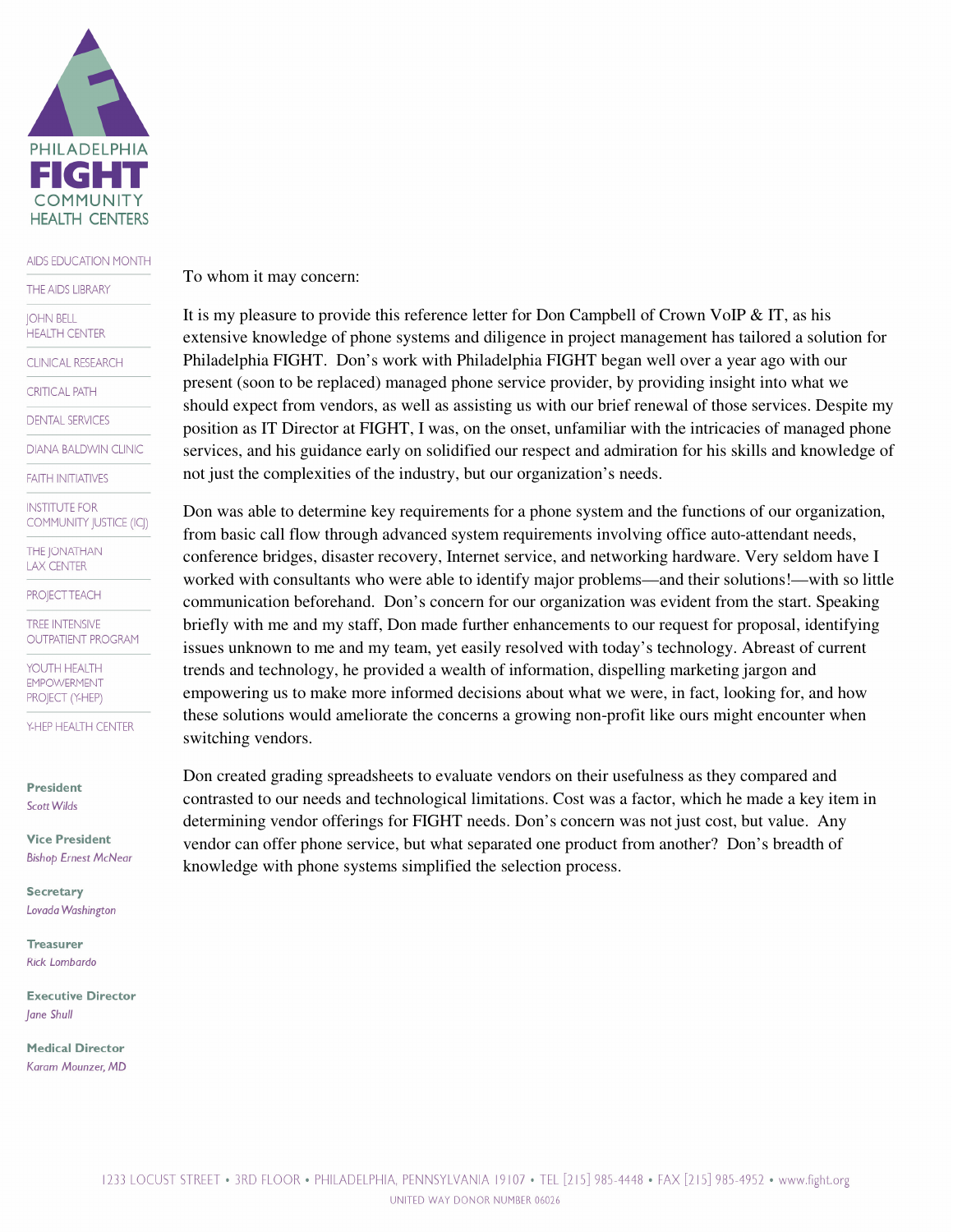Being as busy with infrastructure and desktop support as I am, it was refreshing to have someone who maintained the scheduling of all demonstrations, coordinating with vendors and brokering communication between vendors and FIGHT. Don made certain to have fruitful product demonstrations scheduled with sales and engineering staff on hand so the questions we had were answered by vendors with absolute certainty.

Don has made this project very successful. Selecting a new phone system is a difficult project, but Don took all the guesswork out of it. He explained things plainly, evenly, and maintained no illusions about what we could expect from his work—or what we should expect from our vendors. His efforts are much appreciated here at Philadelphia FIGHT.

Sincerely,

Dan Uzupis IT Director